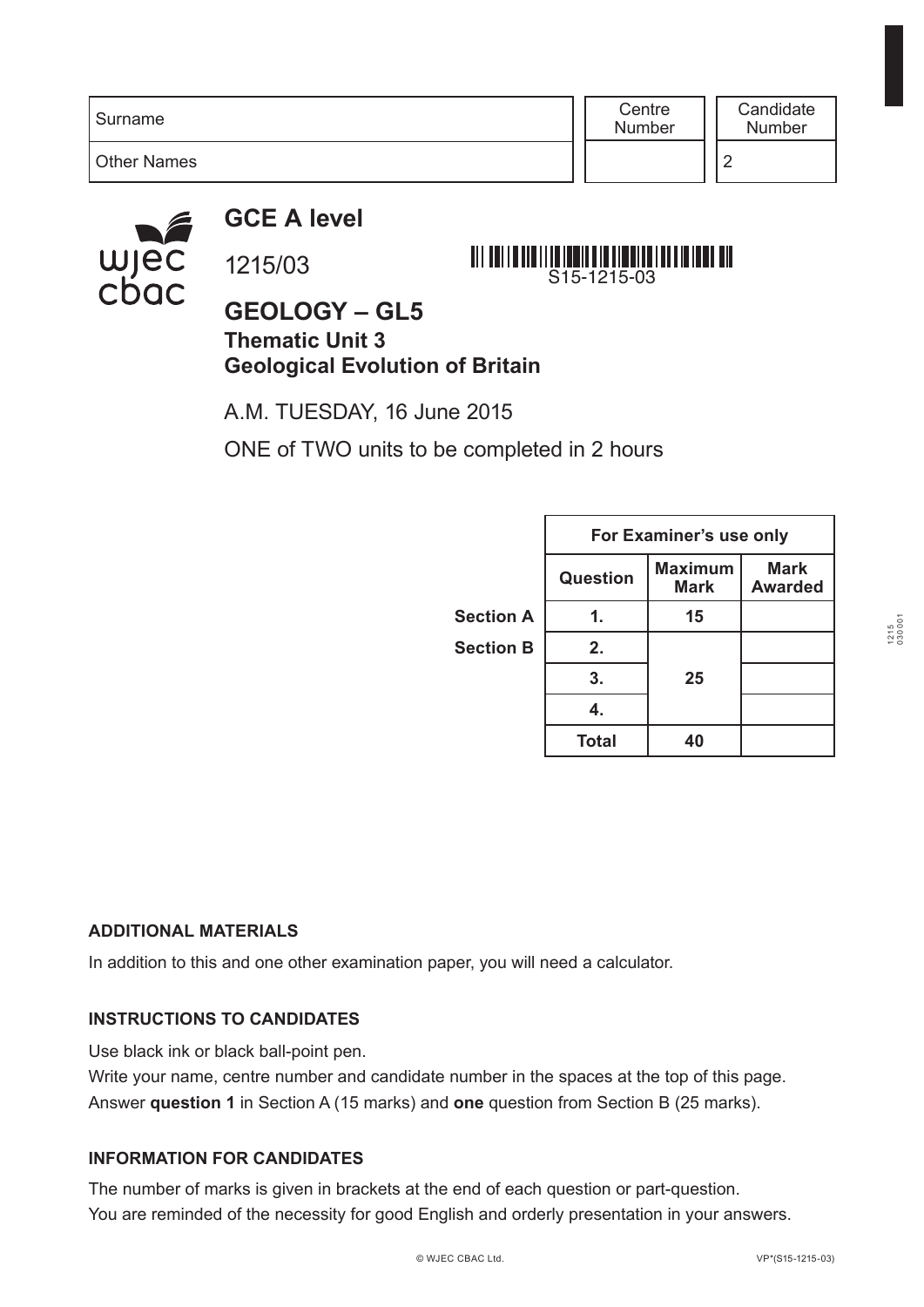#### **SECTION A**

**1. Figure 1a** shows the simplified geology of the area around the Shap Granite in north west England.



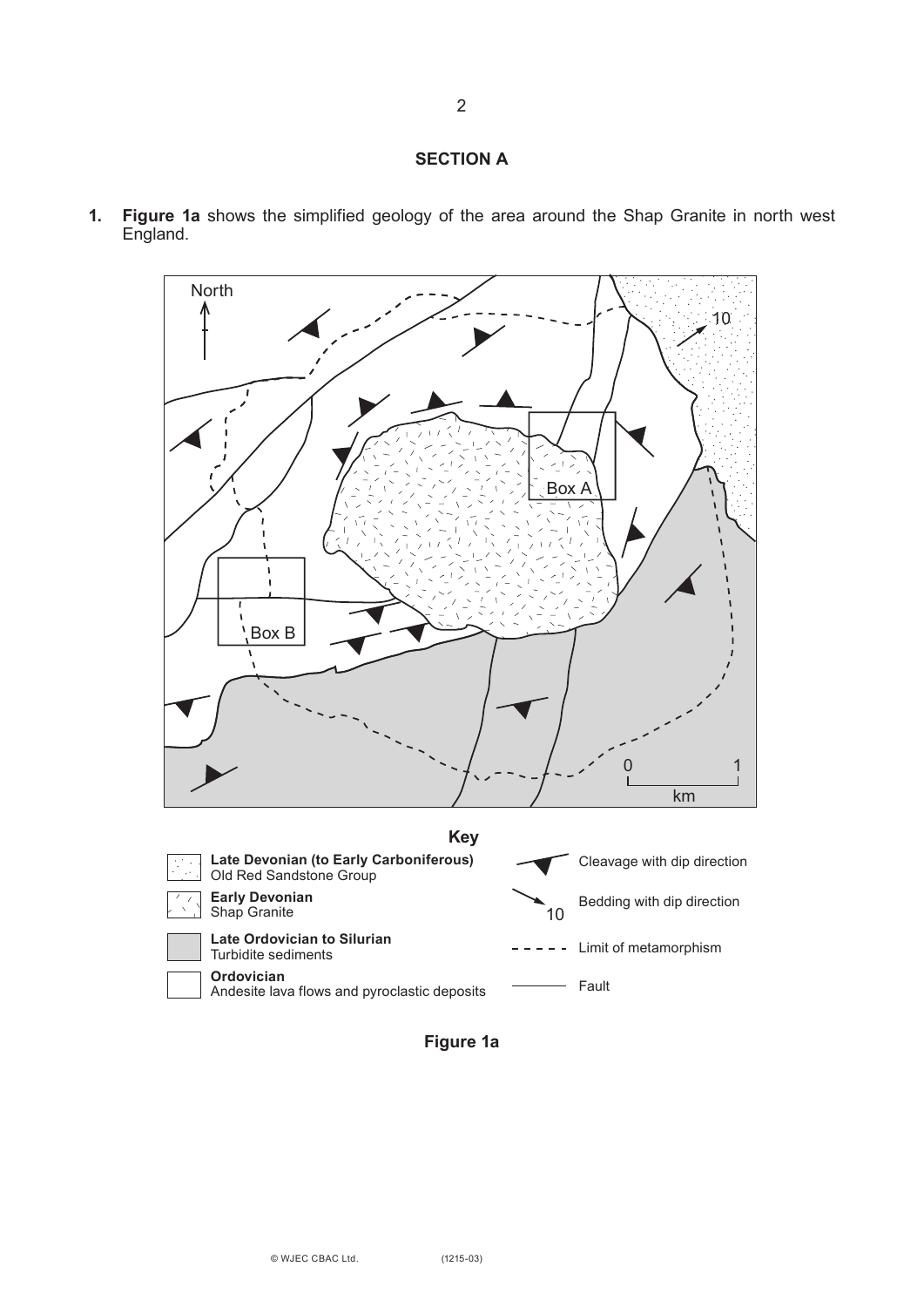### Refer to **Figure 1a**.

*(a)* Determine the relative ages of the events listed in **Table 1**. [2]

| <b>Box</b>     | Events                                      | <b>Relative Age</b> | Explanation |
|----------------|---------------------------------------------|---------------------|-------------|
| $\overline{A}$ | 1) Faulting<br>2) Intrusion of Shap Granite | Older event is      |             |
| B              | 1) Faulting<br>2) Contact metamorphism      | Older event is      |             |

#### **Table 1**

*(b)* Explain **two** pieces of evidence that might suggest that the cleavage is older than the Shap Granite. *(c)* A student concluded that the **rocks** and **structures** formed before the Late Devonian in Figure 1a were the product of the Caledonian Orogeny. Evaluate this conclusion.

1215 030003

Examiner only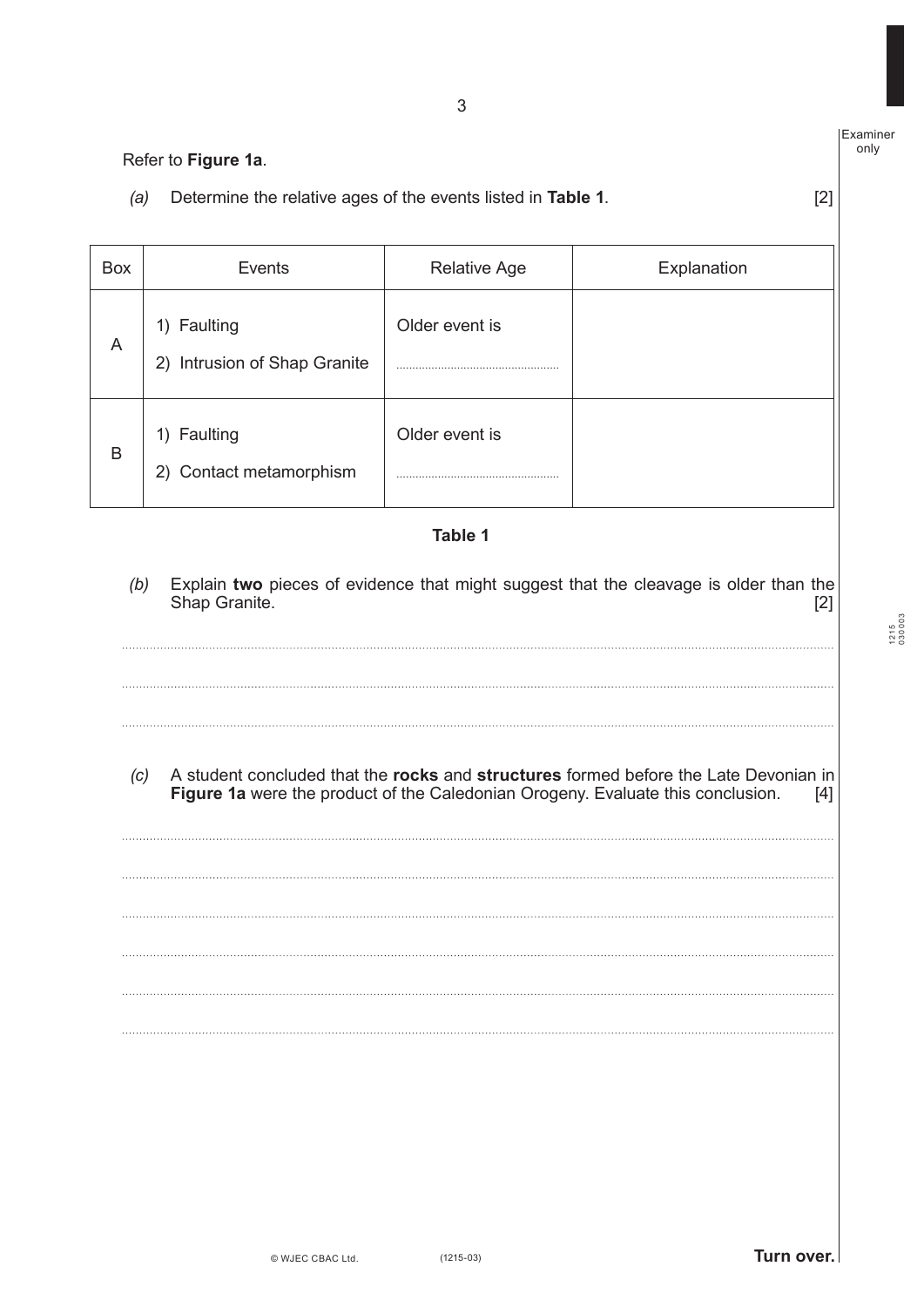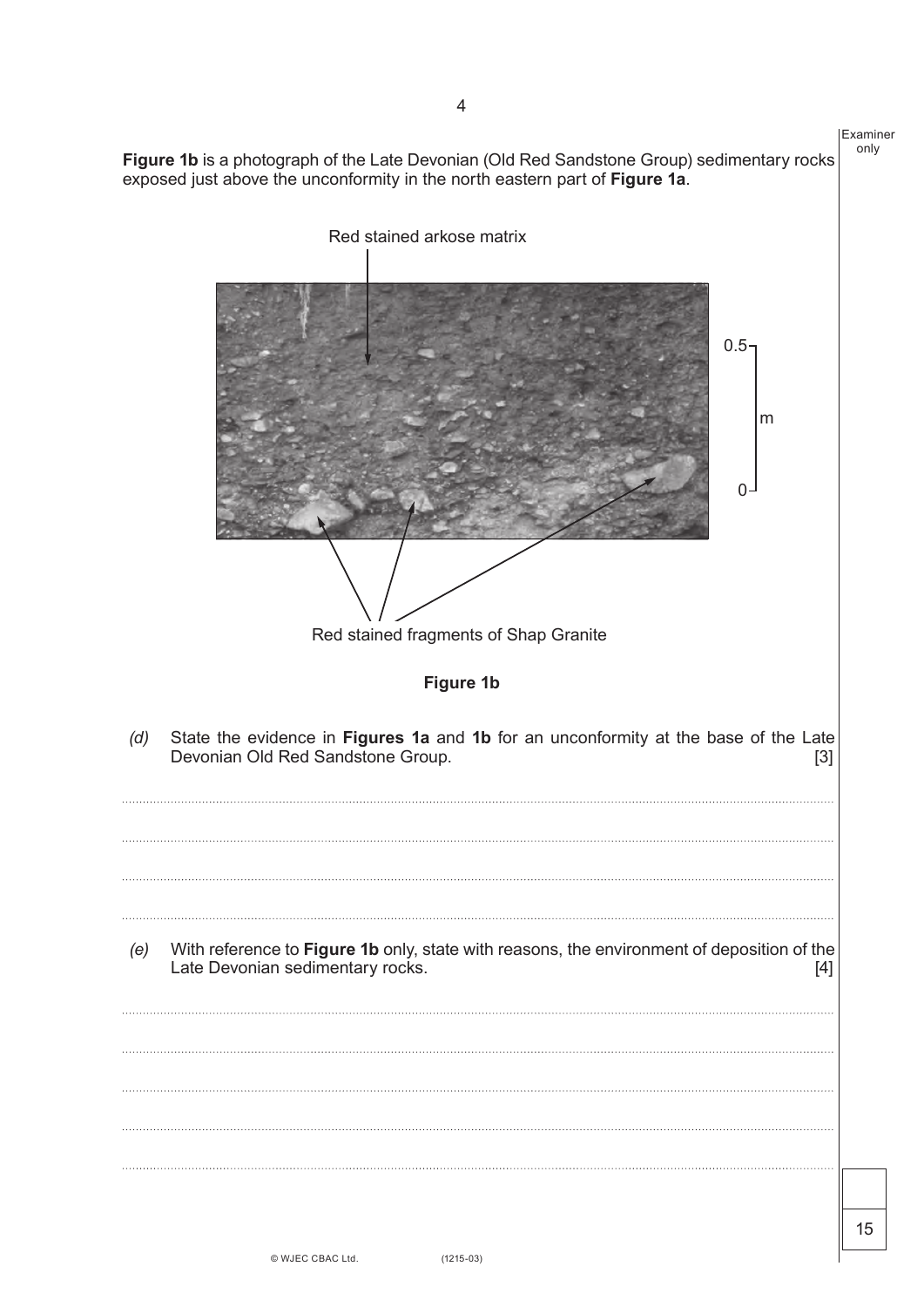#### **SECTION B**

5

#### *Answer* **one** *question only.*

#### *Write your answer in the remaining pages of this booklet.*

- **2.** *(a)* Describe the sedimentary and fossil evidence for Britain undergoing major environmental change during the Upper Palaeozoic.
	- *(b)* Evaluate the assumptions made in interpreting this evidence.

[25]

[25]

- **3.** *(a)* Explain how palaeomagnetic data including:
	- **•** magnetic inclination
	- **•** apparent polar wandering curves

can be used to determine palaeolatitude changes through time.

- *(b)* Evaluate the assumptions made in using these methods.
- **4.** *"During the Tertiary, Britain was subject to two contrasting plate tectonic regimes."* Describe and evaluate the geological evidence for this statement.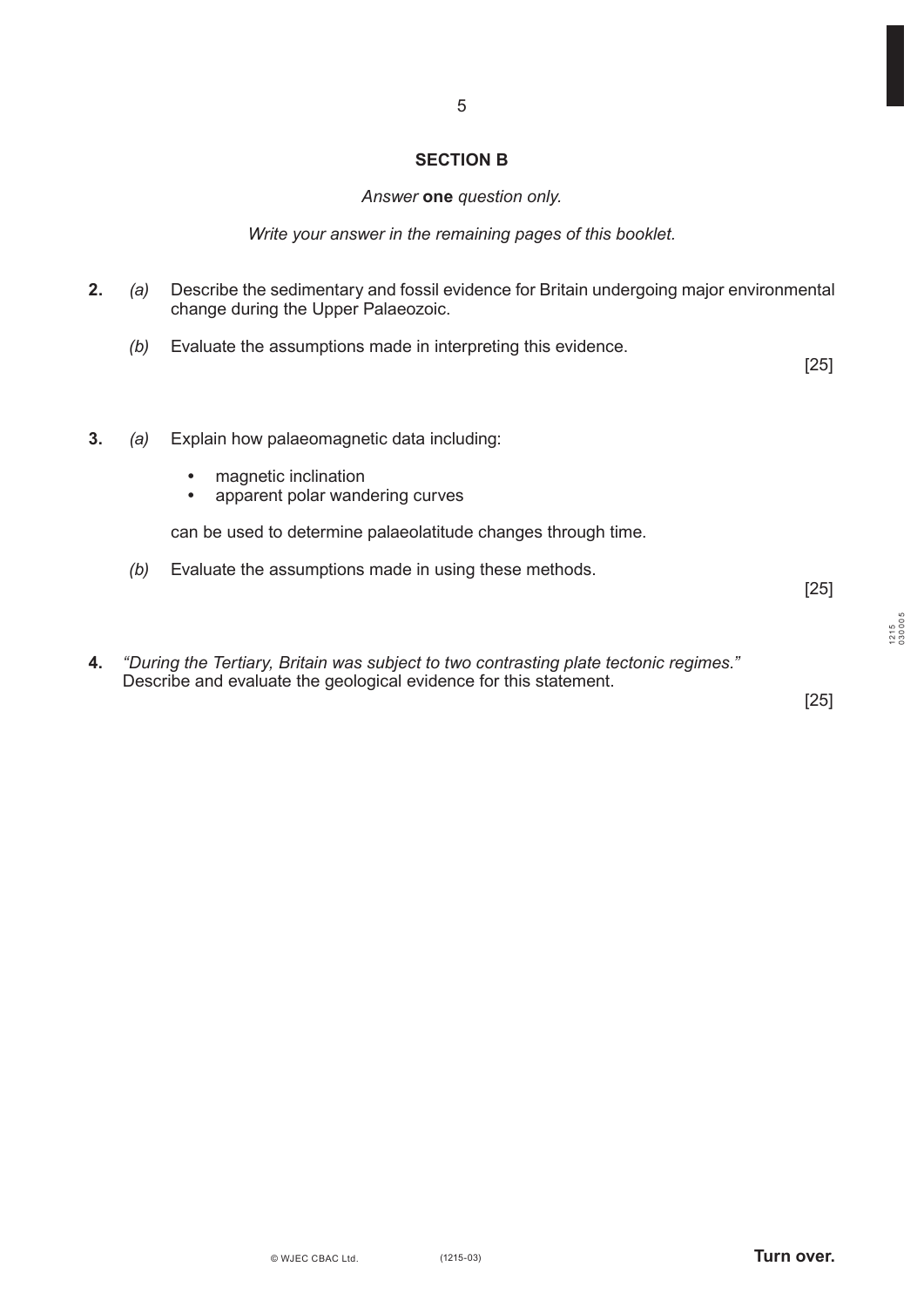| © WJEC CBAC Ltd. |  |
|------------------|--|
|                  |  |

| $(1215-03)$ |  |
|-------------|--|
|-------------|--|

|      | Examiner<br>only |
|------|------------------|
|      |                  |
|      |                  |
|      |                  |
|      |                  |
|      |                  |
|      |                  |
|      |                  |
| <br> |                  |
|      |                  |
|      |                  |
|      |                  |
|      |                  |
|      |                  |
|      |                  |
|      |                  |
|      |                  |
|      |                  |
| .    |                  |
|      |                  |
|      |                  |
|      |                  |
|      |                  |
|      |                  |

 $\overline{\phantom{a}}$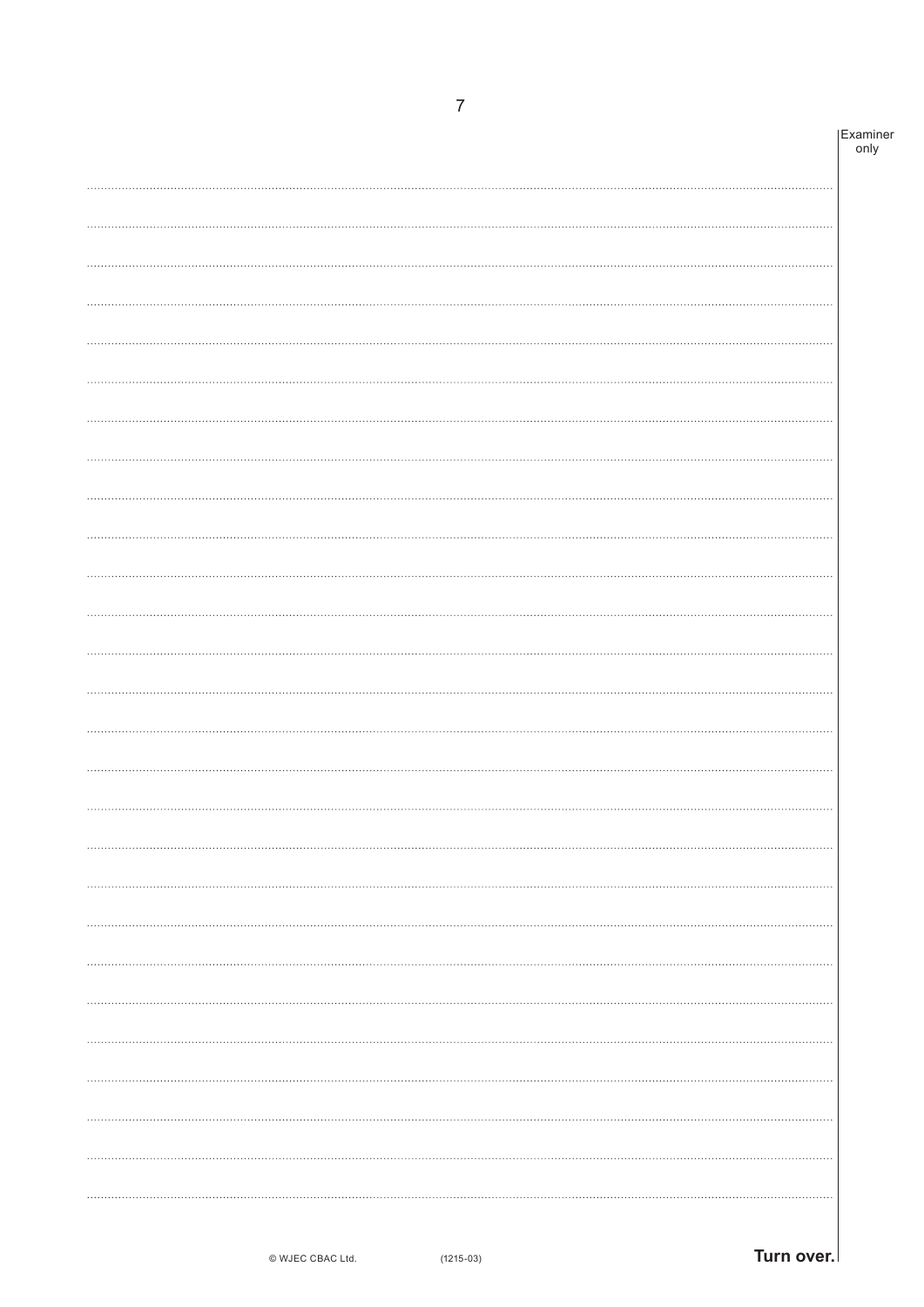| © WJEC CBAC Ltd. |  |
|------------------|--|
|                  |  |

| $(1215-03)$ |  |
|-------------|--|
|-------------|--|

|   | Examiner<br>only |
|---|------------------|
|   |                  |
|   |                  |
|   |                  |
|   |                  |
|   |                  |
|   |                  |
|   |                  |
|   |                  |
|   |                  |
|   |                  |
|   |                  |
|   |                  |
|   |                  |
|   |                  |
|   |                  |
|   |                  |
|   |                  |
|   |                  |
|   |                  |
|   |                  |
|   |                  |
|   |                  |
|   |                  |
|   |                  |
| . |                  |
|   |                  |

 $\overline{\phantom{a}}$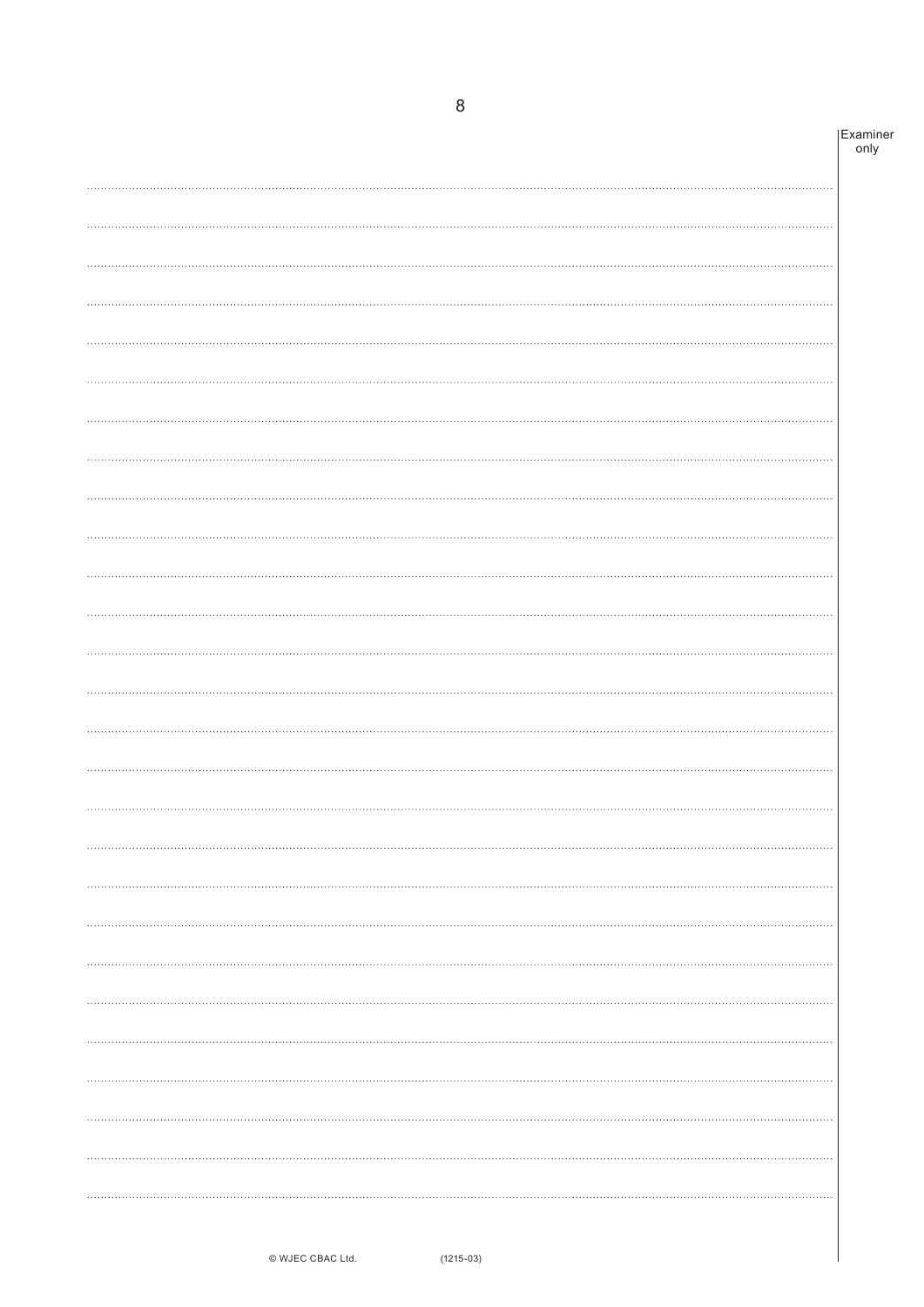|   | Examiner<br>only |
|---|------------------|
|   |                  |
|   |                  |
|   |                  |
|   |                  |
|   |                  |
|   |                  |
|   |                  |
|   |                  |
|   |                  |
|   |                  |
|   |                  |
|   |                  |
|   |                  |
|   |                  |
|   |                  |
|   |                  |
|   |                  |
|   |                  |
|   |                  |
|   |                  |
|   |                  |
|   |                  |
|   |                  |
| . |                  |
|   |                  |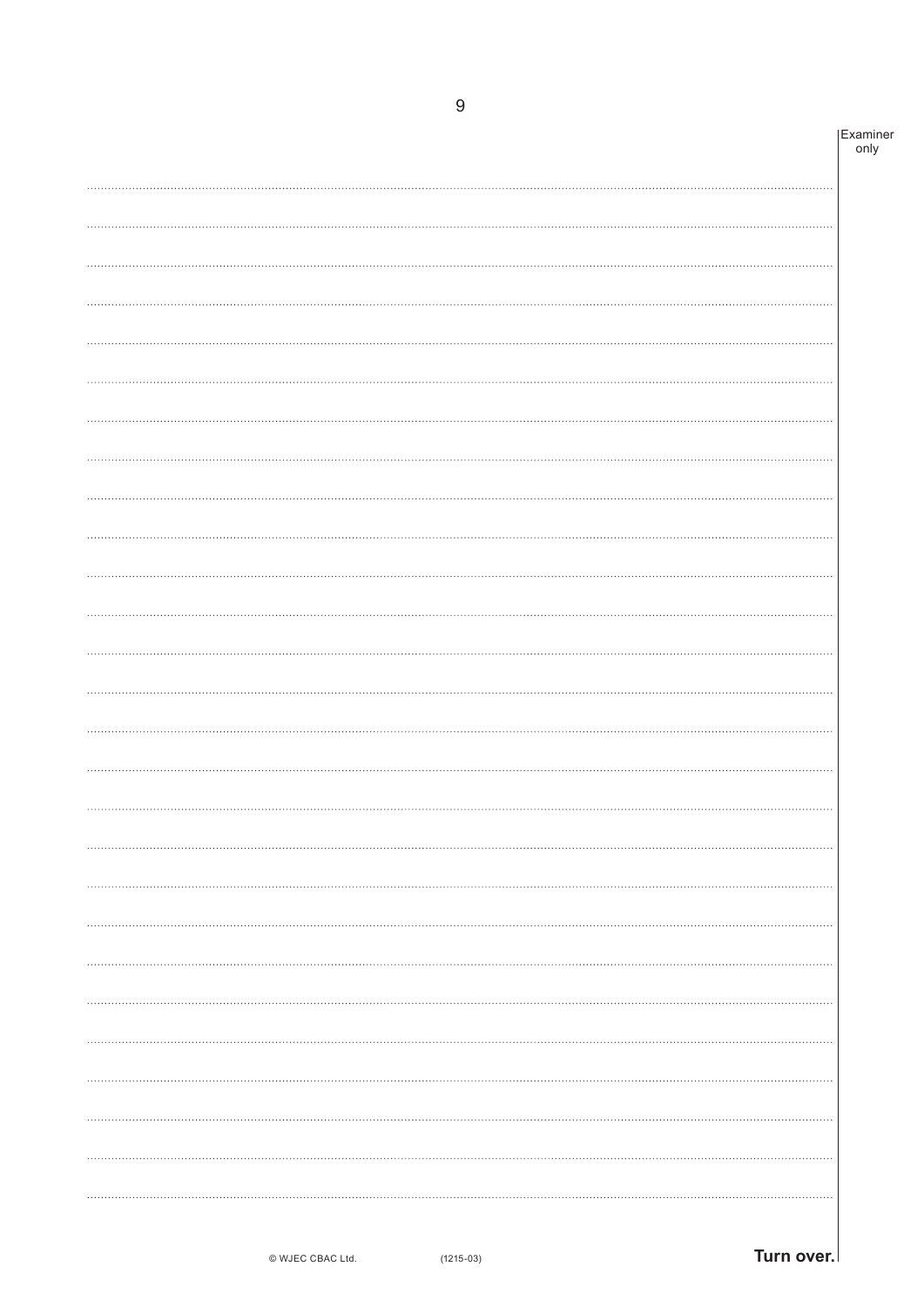|                     | Examiner<br>only |
|---------------------|------------------|
|                     |                  |
|                     |                  |
|                     |                  |
|                     |                  |
|                     |                  |
|                     |                  |
|                     |                  |
|                     |                  |
|                     |                  |
|                     |                  |
|                     |                  |
|                     |                  |
|                     |                  |
|                     |                  |
|                     |                  |
|                     |                  |
|                     |                  |
|                     |                  |
|                     |                  |
|                     |                  |
|                     |                  |
|                     |                  |
|                     |                  |
|                     |                  |
| <b>END OF PAPER</b> |                  |

© WJEC CBAC Ltd.

(1215-03)